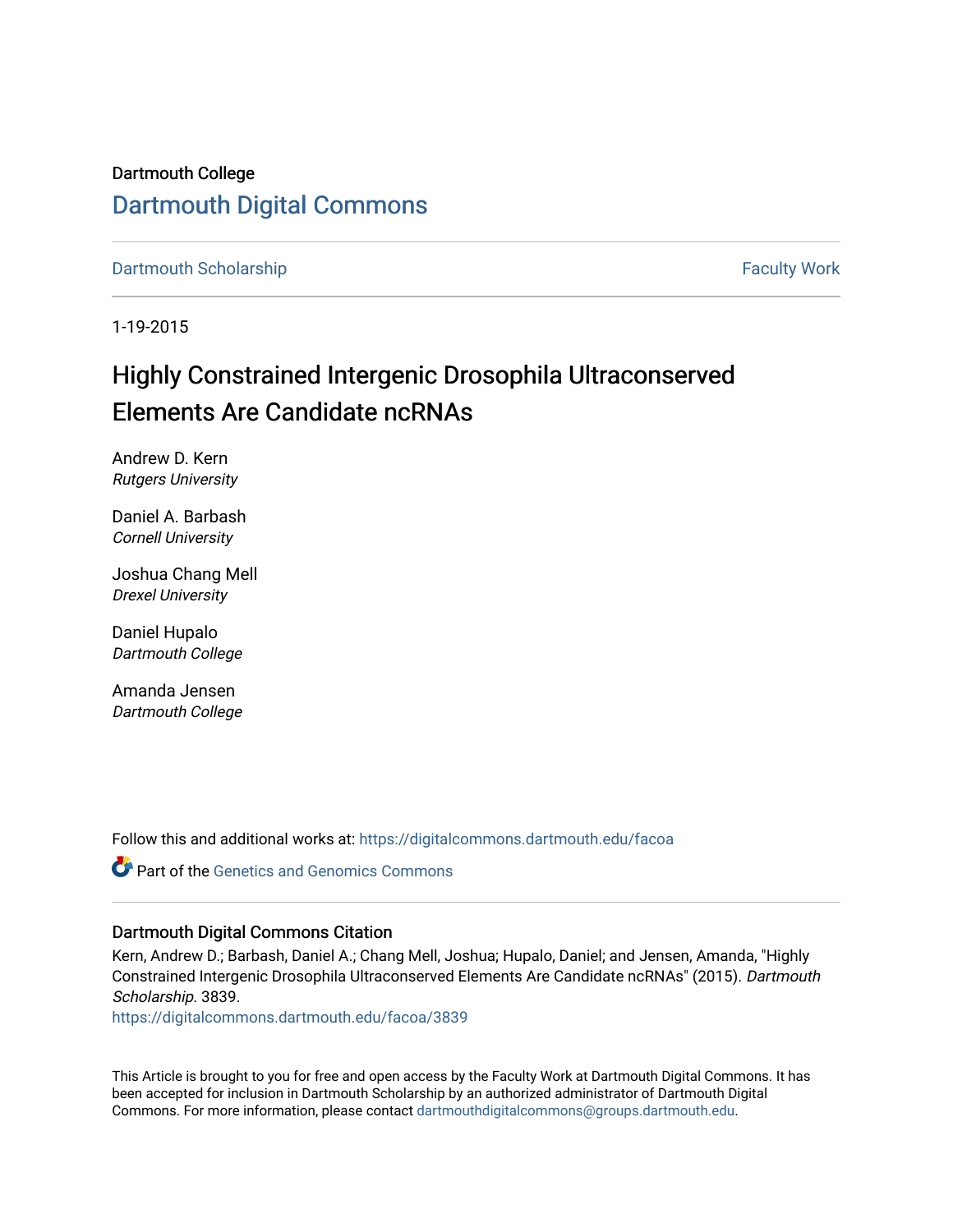# Highly Constrained Intergenic Drosophila Ultraconserved Elements Are Candidate ncRNAs

Andrew D. Kern<sup>1,</sup>\*, Daniel A. Barbash<sup>2</sup>, Joshua Chang Mell<sup>3</sup>, Daniel Hupalo<sup>4</sup>, and Amanda Jensen<sup>4</sup>

<sup>1</sup> Department of Genetics, Rutgers University

<sup>2</sup> Department of Molecular Biology and Genetics, Cornell University

<sup>3</sup>Department of Microbiology and Immunology, Drexel University College of Medicine

4 Department of Biology, Dartmouth College, Hanover, New Hampshire

\*Corresponding author: E-mail: kern@biology.rutgers.edu.

Accepted: January 19, 2015

Data deposition: No new sequence data were analyzed.

# Abstract

Eukaryotes contain short (~80–200 bp) regions that have few or no substitutions among species that represent hundreds of millions of years of evolutionary divergence. These ultraconserved elements (UCEs) are candidates for containing essential functions, but their biological roles remain largely unknown. Here, we report the discovery and characterization of UCEs from 12 sequenced Drosophila species. We identified 98 elements ≥80 bp long with very high conservation across the *Drosophila* phylogeny. Population genetic analyses reveal that these UCEs are not present in mutational cold spots. Instead we infer that they experience a level of selective constraint almost 10-fold higher compared with missense mutationsin protein-coding sequences, which is substantially higher than that observed previously for human UCEs. About one-half of these *Drosophila* UCEs overlap the transcribed portion of genes, with many of those that are within coding sequences likely to correspond to sites of ADAR-dependent RNA editing. For the remaining UCEs that are in nongenic regions, we find that many are potentially capable of forming RNA secondary structures. Among ten chosen for further analysis, we discovered that the majority are transcribed in multiple tissues of Drosophila melanogaster. We conclude that Drosophila species are rich with UCEs and that many of them may correspond to novel noncoding RNAs.

Key words: ncRNAs, ultraconserved elements, comparative genomics, natural selection.

# Introduction

The comparative genomics revolution of the past decade rests upon the notion that variation in levels of sequence conservation along the genome are informative for defining functional genomic elements (e.g., [Birney et al. 2007;](#page-10-0) [Roy et al. 2010;](#page-10-0) [Dunham et al. 2012](#page-10-0)). Functional regions (exons, enhancers, promoters, etc.) are predicted to be constrained by natural selection in their sequence evolution, and thus should show less sequence divergence between species than nonfunctional regions of the genome. Consistent with this expectation, sequence conservation information has substantially improved ab initio gene and RNA predication (e.g., [Carter and Durbin](#page-10-0) [2006;](#page-10-0) [Pedersen et al. 2006\)](#page-10-0).

While sequence conservation is an appealing source of information, surprisingly little is known about the biological roles of many conserved sequences, particularly those that do not encode proteins. Human ultraconserved elements (UCEs) best epitomize this paradox. [Bejerano et al. \(2004\)](#page-9-0)

described hundreds of stretches of the human genome of length 200 bp or greater that are perfectly conserved in alignments of the human, mouse, and rat genomes, representing approximately 100 Myr of evolution. The vast majority of these elements occur in regions with no known annotation, and less than one-fourth of UCEs overlap a known transcript. Because their initial description, only limited progress has been made in elucidating the function of vertebrate UCEs. Some UCEs seem to serve a role in gene regulation ([Bernstein et al.](#page-10-0) [2006](#page-10-0); [Lee et al. 2006;](#page-10-0) [Pennacchio et al. 2006](#page-10-0); [Paparidis et al.](#page-10-0) [2007](#page-10-0); [Visel et al. 2008\)](#page-10-0). Indeed some elements function specifically as distal enhancers for neighboring developmental genes ([Pennacchio et al. 2006](#page-10-0); [Paparidis et al. 2007;](#page-10-0) [Visel](#page-10-0) [et al. 2008\)](#page-10-0). This role in development is also supported by bioinformatic analyses which demonstrate clustering in regions enriched for transcription factors and developmental genes ([Bejerano et al. 2004](#page-9-0)). Other elements have been shown to function as transcriptional regulators, a subset of

This is an Open Access article distributed under the terms of the Creative Commons Attribution License [\(http://creativecommons.org/licenses/by/4.0/\)](http://creativecommons.org/licenses/by/4.0/), which permits unrestricted reuse, distribution, and reproduction in any medium, provided the original work is properly cited.

<sup>©</sup> The Author(s) 2015. Published by Oxford University Press on behalf of the Society for Molecular Biology and Evolution.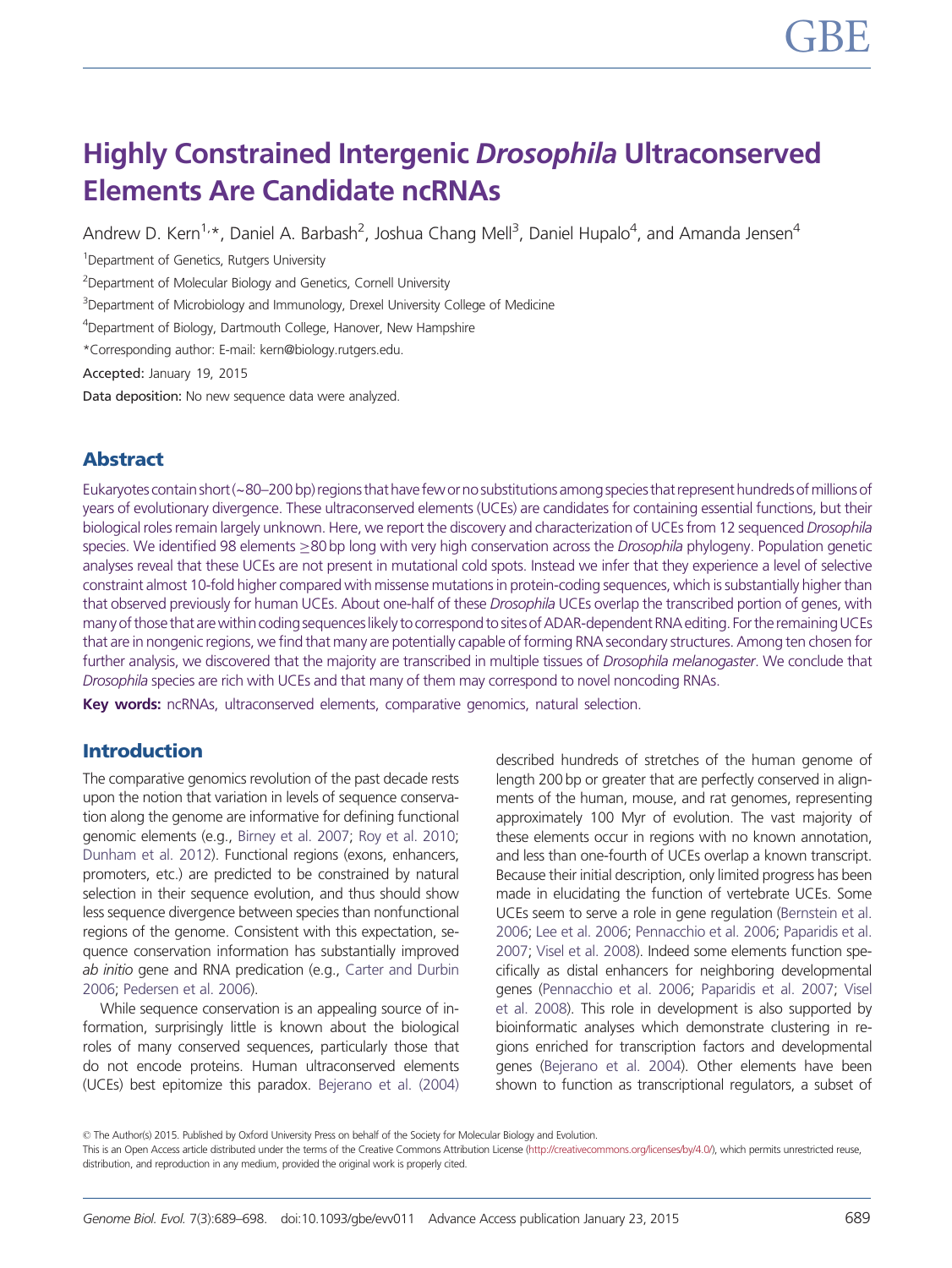which are altered in human cancer [\(Calin et al. 2007;](#page-10-0) [Ferreira](#page-10-0) [et al. 2012;](#page-10-0) [Lin et al. 2012\)](#page-10-0). However, knockout mouse strains of four separate UCEs showed no detectable effects on viability or fecundity [\(Ahituv et al. 2007\)](#page-9-0). These results are particularly surprising given that each of these four elements had been previously shown to have tissue-specific in vivo enhancer activity in mouse transgenic assays [\(Pennacchio et al.](#page-10-0) [2006\)](#page-10-0). Thus to what extent are UCEs essential for fitness and development of the organism?

Inferential evidence from population and evolutionary genetics suggests that UCEs are indeed very important for organismal fitness. UCEs are under strong purifying selection in human populations ([Katzman et al. 2007](#page-10-0)), are depleted among segregating segmental duplications and copy number variants [\(Chiang et al. 2008](#page-10-0)), and are nearly indispensible within mammalian genomes over deeper evolutionary timescales [\(McLean and Bejerano 2008](#page-10-0)). An alternative hypothesis to explain the existence of UCEs is that they are simply mutational coldspots of the genome. Fortunately, we can test between these two hypotheses using predictions from probabilistic population genetic models. Such analyses demonstrate that human UCEs appear to be strongly constrained by selection and thus are predicted to be functional. Human UCEs were investigated using targeted resequencing from human populations and a hierarchical Bayesian analysis, and found to be under roughly 3-fold stronger negative selection (i.e., constraint) compared with nonsynonymous sites (amino acid changing sites; [Katzman et al. 2007](#page-10-0)). Put another way, levels of selection on amino acid sequences, our previous gold standard for sequence conservation, are only a fraction of what we observe acting on UCEs in humans. This pattern also generalizes to the entire "tail" of the distribution of conserved sequences. For example, independent sets of conserved noncoding sequences (non-CDS), by varying definitions, are under strong selection in both humans ([Drake et al. 2005](#page-10-0)) and Drosophila [\(Casillas et al. 2007\)](#page-10-0).

Thus, while UCEs must be important to fitness, the question remains as to what aspects of fitness they encode. Here, we present a comprehensive set of UCEs within the Drosophila genome that we have uncovered using 12 fully sequenced fruit fly genomes. We show using population genetic data that these elements are highly constrained by natural selection both historically and currently within Drosophila melanogaster populations. Further we show that several UCEs are transcribed and thus likely correspond to novel ncRNAs.

## Materials and Methods

#### Sequence Data Used

To search for UCEs specific to the genus Drosophila, we used the UCSC multiz alignment of 15 insect genomes pruned to exclude the three nondrosophilids. This includes the following assemblies that can be retrieved from the UCSC genome browser website (genome.ucsc.edu): D. melanogaster (dm3), D. simulans (droSim1), D. sechelia (droSec1), D. yakuba (droYak2), D. erecta (droEre2), D. ananassae (droAna3), D.pseudoobscura (dp4), D. persimilis (droPer1), D. willistoni (droWil1), D. virilis (droVir3), D. mojavensis (droMoj3), and D. grimshawi (droGri2). A phylogenetic tree of the species used is shown in [figure 1](#page-3-0). The majority of these sequence data was collected by [Clark et al. \(2007\)](#page-10-0). All genic annotation is based on BDGP R5 data. modENCODE data were used for a subset of analyses. Population genetic variation data used were from the set of sequenced African D. melanogaster genomes produced an analyzed in [Pool et al.](#page-10-0) [\(2012\)](#page-10-0) as well as from a set of sequenced inbred lines derived from a North Carolina population [\(Mackay et al. 2012\)](#page-10-0).

### Identifications of Elements

We searched the resulting alignment of 12 genomes using a simple program based on the UCSC genome browser source code (i.e., the kent tree) that records all ungapped, perfectly conserved sequences throughout a set of MAF blocks of some minimum length cutoff. Our program, mafUltras, is available upon request.

#### Phylogenetics Methods

To determine the probability of observing a given UCE given a phylogenetic model we used the PHAST package [\(Hubisz et al.](#page-10-0) [2011](#page-10-0)). In particular, we estimated a phylogenetic model for all sites in our 12-way alignment using phyloFit [\(Siepel and](#page-10-0) [Haussler 2004](#page-10-0)) and then calculated the probability of observing no substitutions in each of our element alignments, given the model using phyloP [\(Pollard et al. 2010](#page-10-0)), using the SPH method of [Siepel et al. \(2006\)](#page-10-0). In addition we computed likelihood ratio tests (LRTs) of sequence evolution deceleration versus our null phylogenetic models using the LRT mode of phyloP. It is worth noting that each of these tests is conditional upon the length of each observed element. As the sequence composition and evolutionary properties of the heterochromatic and euchromatic portions of the genome are known to differ, we also estimated phylogenetic models separately for each of these genomic segments and used each for hypothesis tests as appropriate.

#### Population Genetics Methods

To estimate selection coefficients in our UCEs, we used a previously published Markov chain Monte Carlo (MCMC) approach to estimate a genomic distribution of selection coefficients for new mutations that varies between site types (e.g., nonsynonymous, UCEs, etc.) while accounting for the divergence-based ascertainment [\(Katzman et al.](#page-10-0) [2007](#page-10-0); [Kern 2009\)](#page-10-0). This method uses as input the derived allele frequency spectrum from sites of different classes and uses those data to estimate the mean and the variance of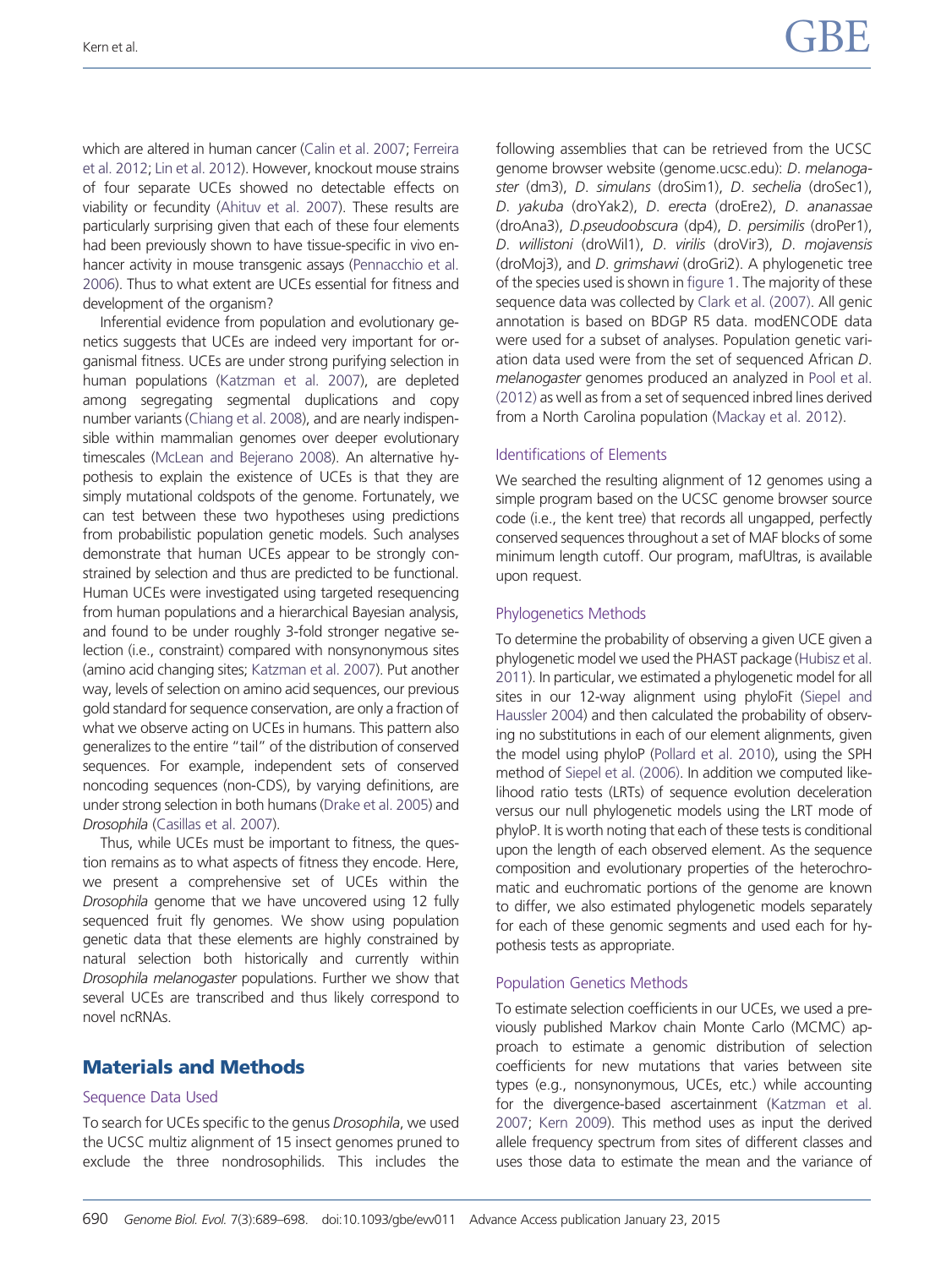<span id="page-3-0"></span>

FIG. 1.-Phylogenetic tree of the species used for identification of UCEs. Shown are the assembly labels, see Materials and Methods for species names.

the distribution of selection coefficients for new mutations. Here, we considered three separate site types: polymorphisms in UCEs, regions flanking UCEs (1 kb in either direction), and nonsynonymous polymorphisms. The method has been used with success in both the Human and Arabidopsis genome [\(Katzman et al. 2007;](#page-10-0) [Kritsas et al. 2012](#page-10-0)). For each data set we ran nine chains from overdispersed starting points of the parameters for  $10^5$  iterations, which we sampled every ten iterations. The first half of each chain is treated as burn in and discarded; the second half is retained for estimation of the posterior distribution of parameters. Convergence was determined using Gelman's multivariate potential scale reduction factor [\(Brooks and Gelman 1997](#page-10-0)). We summarize our Markov

chains using maximum a posteriori (MAP) estimates of the parameters but we also give credible intervals for the posterior distributions to assess confidence in the point estimates.

### RNA Secondary Structure Analysis

We used the ViennaRNA package [\(Lorenz et al. 2011\)](#page-10-0) to predict secondary structures associated with UCEs. In particular, minimum free energy structures were generated with the RNAFold program. To assess the significance of secondary structure predictions we used the method of [Clote et al.](#page-10-0) [\(2005\)](#page-10-0). [Clote et al. \(2005\)](#page-10-0) suggest comparing the minimum free energy (MFE) of a sequence to the distribution of MFEs from exact dinucleotide randomizations of that sequence. These dinucleotide randomizations are generated via the Altschul–Erickson algorithm and then we folded them again using RNAFold. Finally, the standardized difference between the observed and expected MFE for a given sequence was expressed as a Z-score. We also considered predictions from the EvoFold program and its associated analyses of Drosophila alignments [\(Pedersen et al. 2006;](#page-10-0) [Stark et al. 2007](#page-10-0)). The EvoFold program scans a multiple alignment of genomes for RNA structures using a probabilistic model called a phylogenetic stochastic context free grammar (phylo-SCFG). Evofold scores are log-likelihood ratios of two phylo-SCFG, an RNA model that allows for regions containing fRNAs and a background model that describes regions that do not contain fRNAs.

## RT-Polymerase Chain Reaction

To test whether a given UCE is transcribed we used RT-polymerase chain reaction (PCR) on RNA generated from embryos, larvae, and adult flies. Tissue samples were 0–4 h and 0–16 h embryos, 3- to 4-day-old larvae, and 3- to 5-day-old female and male flies (day 1 as the day of eclosion) from a  $w^{1118}$  D. melanogaster stock grown at 25 °C. Two biological replicates were made for each time point. Total RNA was isolated using Trizol reagent (Invitrogen), DNAseI (Roche) digested at  $37^{\circ}$ C for 2 h, followed by 10 min incubation at  $75^{\circ}$ C with the addition of ethylenediaminetetraacetic acid to 8 mM to inactivate the enzyme.

First strand cDNA synthesis was carried out using Superscript III kit (Invitrogen), following the manufacture's protocol. Approximately  $12.5 \mu$ g of DNAsel-treated RNA was used for each 50  $\mu$ l reaction with either oligo(dT) or random hexamers as primers. Reverse transcription without reverse transcriptase (RT-control) was performed alongside of each cDNA synthesis reaction with random hexamers.

PCR reactions were carried out using GoTaq polymerase (Promega) in the following conditions:  $95^{\circ}$ C for 30 s (first cycle 2 min),  $55-65$  °C (determined empirically for each primer pair) for 30 s,  $72^{\circ}$ C for 10 s (last cycle 2 min), for 35 cycles. Primers used in PCR:chr3R.19 F/R: TTGCAACATCAA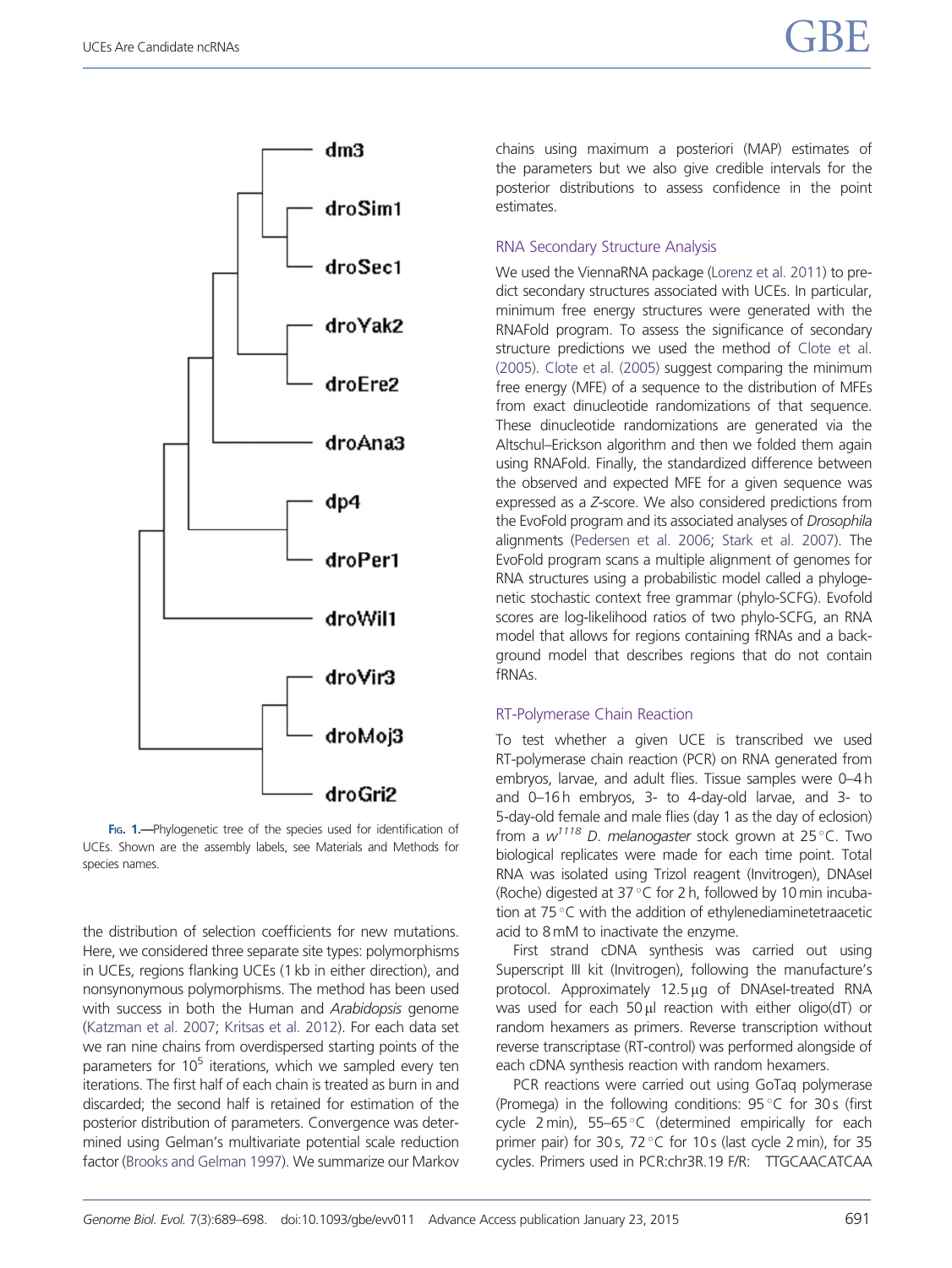AATTTAACGAA/ATCGTGTCGCTCGTTTGTTT. chr3R.5 F/R: AC ACTTCCTGTTTTTCTTATTCACTG/AATGGGTCATTTGCGTAT CC. chrX.3 F/R: CCTATTTATCCTGGCGTTGG/AAAAGTGCGCA CAATTATTCA. chr3L.7 F/R: GGTTCGTGCGGCGTAATA/CGTA CGTGCGCATATTTCAT. chr3R.10 F/R: TCCAAACTTAAGGAAT TACTGAAAAA/TGTTTGAACTGATAATGTCCCAAG. chr3R.11 F/R: GTTGTCATGTACGAAAATTGTAGC/ \AAATTGATATGTTT GAACTATTTCCTG. chr3R.16 F/R: TTTTGCCTGATTTTGTGTGC / TCGAACAAATATGTTTACATTTAGCA. chr3R.17 F/R: CACC AACAACAGGAAGGAATG / CCAAAGTTGCACTCGACAAA chr3R.2 F/R: TGCTCATGAATGATTTGTTGG/TGGAATTGCCCA CATCAAAG chrX.6 F/R: CGCGATAAGGTAATTGGACTA/CTG CCGAAATGTCAAATGC. Primers for Rox2 were from [Meller et al. \(2000\);](#page-10-0) for yar, from [Soshnev et al. \(2011\)](#page-10-0).

# **Results**

#### Identification of UCEs

We searched multiple alignments of 12 Drosophila genomes [\(Clark et al. 2007](#page-10-0)) for completely conserved, ungapped regions. The Drosophila species used [\(fig. 1](#page-3-0)) represent approximately 50 Myr of evolutionary divergence since their most recent common ancestor, which is slightly less than that used in the original discovery of vertebrate UCEs ([Bejerano](#page-9-0) [et al. 2004\)](#page-9-0). However, the total time in the Drosophila species tree is much greater than that used by [Bejerano et al. \(2004\)](#page-9-0) because we included more species, so accordingly more information can be mined from the Drosophila comparison. An initial length cutoff of  $\geq$ 50 bp found 1,306 conserved regions, thus establishing a liberal distribution of conserved region lengths. As we are interested in looking at the extreme tail of the distribution of conservation for genomic regions and biologically characterizing such a set of elements, we chose an arbitrary cutoff of  $\geq$ 80 bp. This cutoff revealed a much more limited set of 119 genomic regions. Of these, 21 regions were from unmapped regions of the genome (chrU or chrUextra) and were not considered for further analysis. The length distribution of the remaining 98 elements is shown in figure 2. We found no UCEs > 192 bp. UCEs are therefore significantly smaller in *Drosophila* than in vertebrate genomes. Perhaps this difference in size reflects the global difference in genome sizes as Drosophila genomes are roughly an order of magnitude smaller than mammalian genomes. However, it is less clear that smaller genomes lead to smaller functional elements. We could speculate that the known deletion bias of Drosophila [\(Petrov et al. 2000\)](#page-10-0) when coupled with stronger natural selection in the large, outbreeding populations of flies may yield more streamlined genomes (e.g., [Petrov 2001\)](#page-10-0), and perhaps the regions of conservation might be reduced in length as a result.

Although our set of elements clearly represents the tail of the distribution of conservation, this is merely a statement about the empirical distribution and does not address what



FIG. 2.-Length distribution of perfectly conserved sequences in the alignment of 12 Drosophila genomes of length  $\geq$ 80 bp. By definition of an ultraconserved we find 98 elements in mapped regions of the genome, representing the top 0.1% of all conserved elements in length.

the probability of observing such conservation in our alignment would be. We therefore used the method of [Siepel](#page-10-0) [et al. \(2006\)](#page-10-0), which calculates the probability of observing a multiple alignment given an estimated phylogenetic model. Our background phylogenetic model was estimated both for the entire 12-way genomic alignment, as well as for the euchromatic portion of the genome alone, as all of the elements we have identified occur in euchromatin. For each of our UCEs, the probability of observing such perfect conservation throughout our multiple alignment given our estimated model was <1e-5 using either the SPH method [\(Siepel et al.](#page-10-0) [2006](#page-10-0)) or a log-LRT as implemented in the phyloP software ([Pollard et al. 2010](#page-10-0)). This result is true for both the phylogenetic model estimated from the entire genomic alignment as well as that from the euchromatic portion alone. Thus the conservation we observe in these elements is highly significant.

#### Population Genetics of UCEs

As stated above, two hypotheses are consistent with the extreme sequence conservation seen at UCEs: 1) mutational cold-spots or 2) strong negative selection on functional elements. Population genetic analyses of polymorphism data allow one to directly distinguish between these hypotheses as the two models (neutral vs. selected) predict different distributions of the frequency of new (derived) mutations. In particular, derived allele frequencies should be skewed toward being rarer under negative selection than they would under a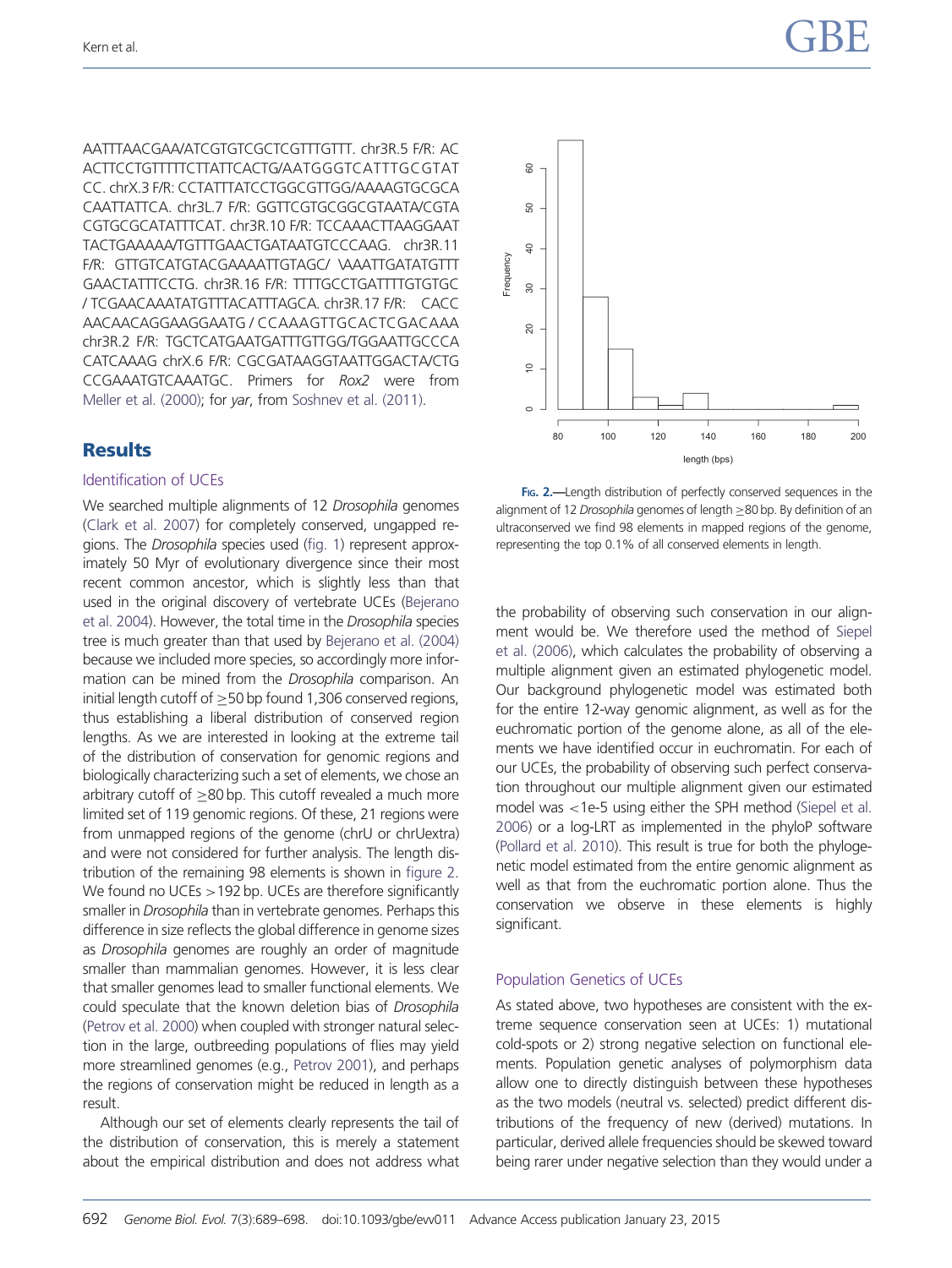## <span id="page-5-0"></span>Table 1

Population Genetic Estimates of the Mean Selection Coefficient (2Ns) of New Mutations at UCEs, sites flanking UCEs, and Nonsynonymous polymorphisms

| Population    | Site Type     | SNP $#^a$ | 2Ns                   |            |                    |
|---------------|---------------|-----------|-----------------------|------------|--------------------|
|               |               |           | <b>Posterior Mean</b> | <b>MAP</b> | 95% CI             |
| Africa        | <b>UCE</b>    | 137       | $-21.07$              | $-20.34$   | $(-27.12, -15.47)$ |
|               | Flanking UCE  | 11,483    | $-1.90$               | $-1.90$    | $(-1.97, -1.82)$   |
|               | Nonsynonymous | 332,434   | $-2.61$               | $-2.61$    | $(-2.63, -2.59)$   |
| North America | UCE           | 83        | $-10.64$              | $-9.76$    | $(-13.14, -8.53)$  |
|               | Flanking UCE  | 5.955     | $-0.18$               | $-0.18$    | $(-2.74, -0.07)$   |
|               | Nonsynonymous | 146,604   | $-0.68$               | $-0.68$    | $(-0.71, -0.66)$   |

aShown by column are the number of SNPs used for estimation and then three summaries of the posterior distribution from our MCMC simulations: the posterior mean, the MAP estimate, and the 95% credible set.

neutral model with reduced mutation rate. This is exactly what was observed in humans [\(Katzman et al. 2007](#page-10-0)).

Using recent whole-genome sequence from a collection of 130 African D. melanogaster lines [\(Pool et al. 2012](#page-10-0)) and 154 North American D. melanogaster lines [\(Mackay et al. 2012](#page-10-0)), we estimated the distribution of selection coefficients  $(\alpha = 2Ns)$  for new mutations at UCEs and compared the estimated mean of that distribution to the mean  $\alpha$  from 1 kb of DNA sequence flanking the UCEs as well as to nonsynonymous variation from throughout the genome using the hierarchical Bayesian method of [Katzman et al. \(2007\).](#page-10-0) [Supplementary figures S1–S3](http://gbe.oxfordjournals.org/lookup/suppl/doi:10.1093/gbe/evv011/-/DC1), [Supplementary Material](http://gbe.oxfordjournals.org/lookup/suppl/doi:10.1093/gbe/evv011/-/DC1) online, demonstrate representative convergence of our chains to the posterior by ploting the posterior probability as it changes throughout iterations of our MCMC simulations for the African sample. Generally our simulations converged very quickly. We have summarized the posterior distributions of our estimated mean  $(\mu)$  selection coefficients for each site type in table 1 for each population separately. Mean selection coefficients against new mutations at ultraconserved sites are roughly an order of magnitude stronger (Africa MAP estimate  $\mu$  = -20.34; North America MAP estimate  $\mu$  = -9.76) than the strength of selection against new missense mutations throughout the genome (Africa MAP estimate  $\mu = -2.61$ ; America MAP estimate  $\mu$  = -0.68). Further this difference is not a function of differences in the genomic context of these mutations as mutations in sites immediately flanking UCEs also have weaker selection coefficients associated with new mutations in both populations (Africa MAP estimate  $\mu = -1.9$ ; North America MAP estimate  $\mu = -0.68$ ). The credible intervals of the posterior distributions of  $\mu$  between ultraconserved sites and nonsynonymous sites are completely nonoverlapping, demonstrating a significant difference between these two classes. That the strengths of selection estimated from the North American population are weaker in magnitude is not surprising, given the demographic population history of out-of-Africa bottlenecks associated with the founding of the North American population [\(David and Capy 1988](#page-10-0)). However, rank orders of relative strength of selection across site types are maintained between populations, which lends strong support for the hypothesis that UCEs are under very strong constraint within populations. Indeed, the strength of selection we observe here is much stronger than for human ultraconserved regions [\(Katzman et al. 2007\)](#page-10-0). We conclude that Drosophila UCEs are highly constrained both historically and currently and thus are highly likely to be functional.

#### Annotation of Drosophila UCEs

Where in the genome are UCEs found? The 98 mapped Drosophila elements include 9,152 bp or roughly 0.006% of the genome. Approximately 55.3% of these base pairs overlap some portion of a protein-coding locus (CDS, untranslated region [UTR], or intron; see [fig. 3](#page-6-0)); however, only 22.5% overlap actual CDS. Approximately 33.5% of bases overlap known introns and a small percentage of bases (2.5%) overlap UTRs. Two elements overlap known RNA genes (2.2% of base pairs), both of which are snRNAs. This is in contrast to a previous set of insect UCEs based on three-way alignments ([Glazov et al. 2005](#page-10-0)) that found some enrichment of UCEs in miRNA sequences. Finally, 44.7% of ultraconserved bases overlap no known annotation feature. This observation, that many UCEs are found in intergenic, noncoding DNA, mirrors what has been observed in the collection of vertebrate ([Bejerano et al. 2004](#page-9-0)) and insect UCEs [\(Glazov et al. 2005](#page-10-0)).

## Genic UCEs

Fifty-two UCEs overlap some portion of a protein-coding locus (UTR, CDS, or intron; see [table 2\)](#page-6-0). These include genes crucial for early development in Drosophila, including the homeobox loci Ubx, Antp, and hth. Indeed a few loci harbor more than one UCE, such as para which contains five separate UCEs in its CDS, and slo, hth, and Ubx which each contain two elements.

To ask whether loci containing UCEs are enriched for specific biological functions we used the DAVID annotation tool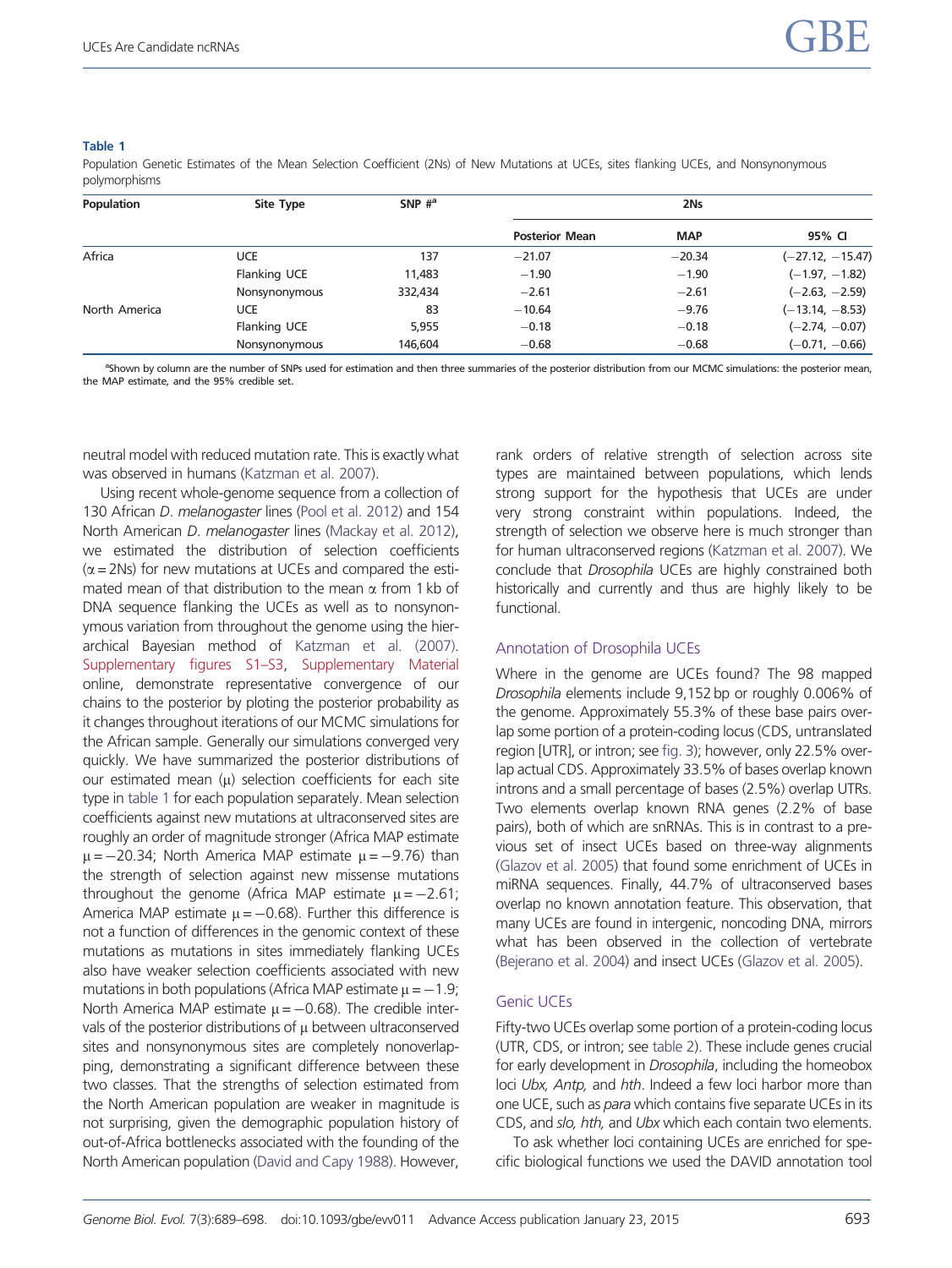<span id="page-6-0"></span>[\(Dennis et al. 2003](#page-10-0)). This analysis returned four annotation clusters with an enrichment score greater than 2 (see [supple](http://gbe.oxfordjournals.org/lookup/suppl/doi:10.1093/gbe/evv011/-/DC1)[mentary table S1,](http://gbe.oxfordjournals.org/lookup/suppl/doi:10.1093/gbe/evv011/-/DC1) [Supplementary Material](http://gbe.oxfordjournals.org/lookup/suppl/doi:10.1093/gbe/evv011/-/DC1) online). Cluster 1 included gene ontology (GO) terms such as developmental



FIG. 3.—Ultraconverseved element coverage of annotation types throughout the Drosophila genome. Here, we show the percentage of base pairs within our UCEs coveraged by each annotation type in turn. Note that the single largest fraction of bases is covered by no known annotation yet cumulatively more bases are covered by portions of protein-coding genes (CDS, introns, and UTRs collectively) than not.

#### Table 2

UCEs That Occurring in CDS

protein  $(P$ -value = 6.11e-06), DNA-binding  $(P$ -value = 3.07e-05), DNA-dependent regulation of transcription (GO:0006355; P-value = 6.91e-05), and sequence-specific DNA-binding (GO0043565; P-value = 7.79e-05). This cluster includes the early development and homeobox genes found in table 2. Cluster 2 includes large ion channel genes and is enriched for GO terms such as ion channel complex (GO:0034702; P-value = 2.22e-06), alternative splicing (Pvalue = 6.43e-08), and gated channel activity (GO:0022836;  $P$ -value = 1.39e-05). Genes within this cluster include slo, Sh, tutl, and rdl (see [supplementary table S1](http://gbe.oxfordjournals.org/lookup/suppl/doi:10.1093/gbe/evv011/-/DC1), [Supplementary](http://gbe.oxfordjournals.org/lookup/suppl/doi:10.1093/gbe/evv011/-/DC1) [Material](http://gbe.oxfordjournals.org/lookup/suppl/doi:10.1093/gbe/evv011/-/DC1) online). Cluster 3 mirrors to a large extent the terms found in cluster 1, with enrichments for DNA-binding (P-value = 3.1e-05) and sequence-specific DNA-binding (GO0043565; P-value = 7.79e-05), but adds to these terms homeobox-related terms such as homeobox (P-value = 0.0079), blastoderm segmentation (GO:0007350; P-value = 0.0097), embryonic pattern specification (GO:0009880; P-value = 0.012), and segment specification (GO:00073979; P-value = 0.0132). Accordingly, well known Hox genes appear in this cluster including Ubx, Antp, dpp, and hth. Finally, cluster 4 is enriched for developmental terms such as developmental protein  $(P-value = 6.11e-06)$ , transcription regulator activity (GO:0030528; P-value = 1.9e-04), imaginal disk development (GO:0007444; P-value = 8.57e-04), and leg disk development (GO:0035218; P-value = 9.9e-04), as well as a host of other morphogenesis terms (see [supplementary table S1](http://gbe.oxfordjournals.org/lookup/suppl/doi:10.1093/gbe/evv011/-/DC1), [Supplementary Material](http://gbe.oxfordjournals.org/lookup/suppl/doi:10.1093/gbe/evv011/-/DC1) online). Overall it seems that UCEs that overlap portions of protein-coding genes tend to be

| Chromosome        | Start    | End      | Name    | Symbol        | <b>Fbid</b> |
|-------------------|----------|----------|---------|---------------|-------------|
| chr2L             | 2785538  | 2785672  | chr2L.2 | Syt1          | FBgn0004242 |
| chr2L             | 4314519  | 4314622  | chr2L.4 | tutl          | FBgn0010473 |
| chr2L             | 14089129 | 14089263 | chr2L.5 | nAcRalpha-34e | FBgn0028875 |
| chr <sub>2R</sub> | 10179256 | 10179343 | chr2R.1 | Ih            | FBgn0263397 |
| chr <sub>2R</sub> | 20614061 | 20614184 | chr2R.2 | CG33988       | FBgn0053988 |
| chr3L             | 9148233  | 9148339  | chr3L.1 | Rdl           | FBgn0004244 |
| chr3L             | 12840178 | 12840256 | chr3L.2 | CG10948       | FBgn0036317 |
| chr3R             | 15589319 | 15589395 | chr3R.2 | GluClalpha    | FBgn0024963 |
| chr3R             | 20500491 | 20500603 | chr3R.3 | slo           | FBgn0003429 |
| chr3R             | 20508039 | 20508121 | chr3R.4 | slo           | FBgn0003429 |
| chr3R             | 27180238 | 27180336 | chr3R.5 | CG34347       | FBgn0003429 |
| chr3R             | 27663491 | 27663549 | chr3R.6 | RhoGAP100F    | FBgn0039883 |
| chrX              | 3678660  | 3678739  | chrX.1  | tlk           | FBgn0086899 |
| chrX              | 5293623  | 5293703  | chrX.2  | <b>SK</b>     | FBgn0029761 |
| chrX              | 14893890 | 14893967 | chrX.3  | eag           | FBgn0000535 |
| chrX              | 16365287 | 16365370 | chrX.4  | para          | FBgn0264255 |
| chrX              | 16367614 | 16367806 | chrX.5  | para          | FBgn0264255 |
| chrX              | 16371485 | 16371604 | chrX.6  | para          | FBgn0264255 |
| chrX              | 16403608 | 16403737 | chrX.7  | para          | FBgn0264255 |
| chrX              | 16408137 | 16408217 | chrX.8  | para          | FBgn0264255 |
| chrX              | 17845447 | 17845546 | chrX.9  | Sh            | FBgn0003380 |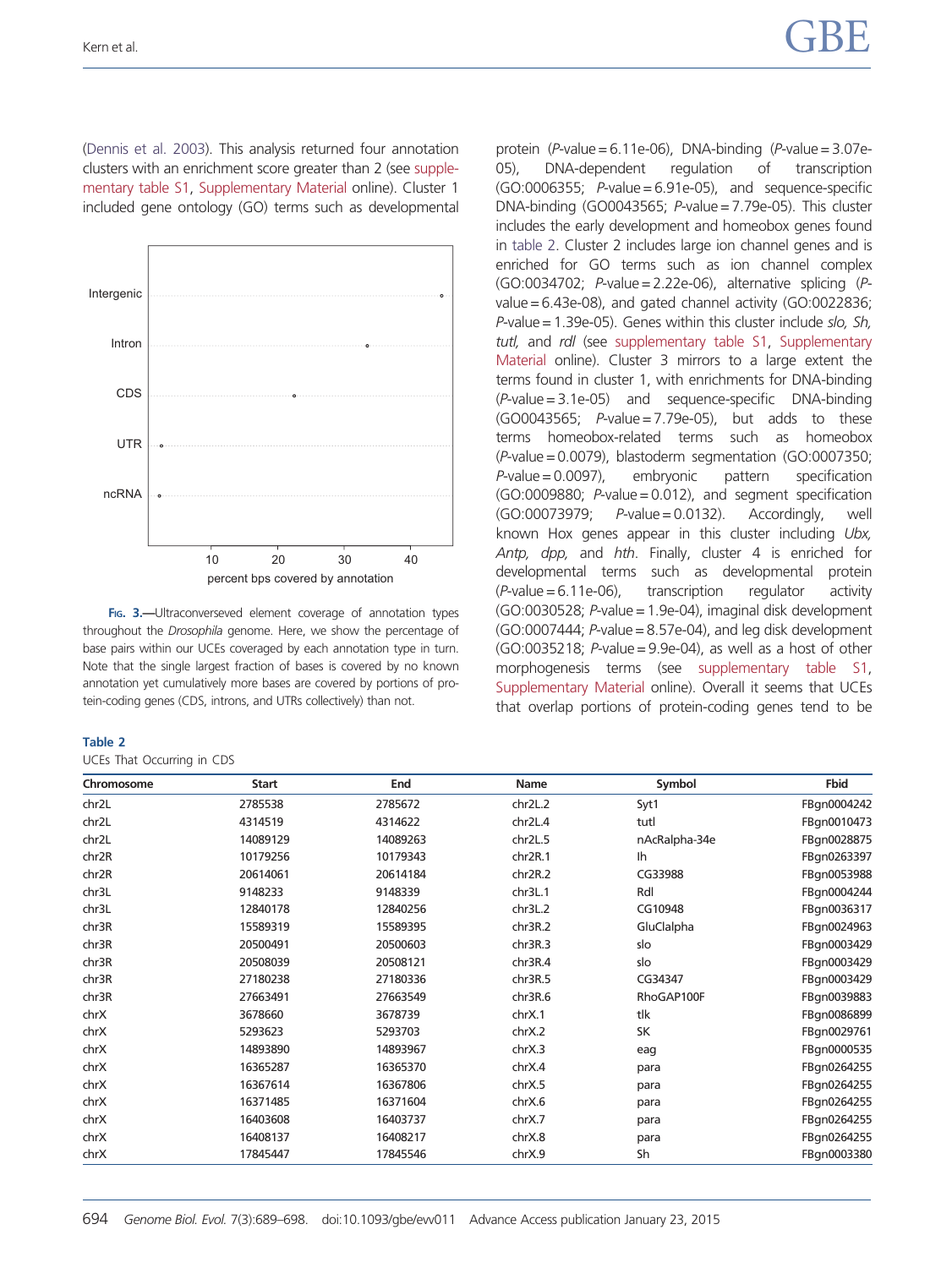involved in development, transcriptional regulation, and ion channels.

Considering only the 21 UCEs that overlap CDSs in whole or in part ([supplementary table S2](http://gbe.oxfordjournals.org/lookup/suppl/doi:10.1093/gbe/evv011/-/DC1), [Supplementary Material](http://gbe.oxfordjournals.org/lookup/suppl/doi:10.1093/gbe/evv011/-/DC1) online), we find enrichment for GO terms involved in ion channels and behavior [\(supplementary table S3,](http://gbe.oxfordjournals.org/lookup/suppl/doi:10.1093/gbe/evv011/-/DC1) [Supplementary](http://gbe.oxfordjournals.org/lookup/suppl/doi:10.1093/gbe/evv011/-/DC1) [Material](http://gbe.oxfordjournals.org/lookup/suppl/doi:10.1093/gbe/evv011/-/DC1) online). Interestingly, 11 of the 16 loci that contain these 21 UCEs undergo ADAR-dependent RNA editing [\(Hoopengardner et al. 2003;](#page-10-0) [Rodriguez et al. 2012](#page-10-0)). ADAR editing requires specific mRNA secondary structure forming as a result of complementarity among regions of the mRNA sequence. We propose that this structural constraint is responsible for the extreme evolutionary conservation we observe in these genes.

#### Noncoding UCEs

Forty-seven UCEs are completely contained within noncoding portions of the genome. At least three functional hypotheses exist for the biological roles of intergenic UCEs: 1) they are enhancers that regulate transcription of nearby or more distant genes, as has been shown for some of the vertebrate UCEs [\(Pennacchio et al. 2006\)](#page-10-0), 2) they are structural chromosomal elements, such as nuclear matrix attachment regions or chromosomal-counting elements [\(Chiang et al. 2008](#page-10-0)), and 3) they may encode unannotated noncoding RNA genes (ncRNAs). Indeed the complete set of noncoding UCEs may be a mixture of all three types of elements.

The Drosophila genome is relatively well annotated with respect to regulatory elements among animal genomes, so examining our first hypothesis above is straightforward. Using the ORegAnno database [\(Griffith et al. 2008\)](#page-10-0) we queried for UCEs that overlap known regulatory elements. Only two noncoding UCEs had any overlap with ORegAnno elements, and in each case the ORegAnno element was very large with respect to the UCE (~5 kb). Thus it is difficult to conclude that enhancers or other regulatory DNA elements represent a significant fraction of the elements we have discovered.

Nevertheless, UCEs might show a distinct pattern of base composition that contains regulatory information. We asked if Drosophila UCEs show changes in  $A + T$  frequency as has been noted in mammalian UCEs ([Chiang et al. 2008\)](#page-10-0). In comparing 60 bp of flanking sequence to the central 60 bp of our elements we found dramatic differences in  $A + T$  frequency: flanking regions show a mean  $A + T$  frequency = 0.44 whereas mean core ultra  $A + T$  frequency = 0.66 (mean  $A + T$  frequency in the Drosophila genome is 0.575 by comparison). This is a highly significant difference using a Wilcoxon rank sum test for difference in medians ( $W = 60.5$ ; P-value < 2.2e-16). Thus core regions of UCEs show greater  $A + T$  frequency than the genome whereas directly flanking sequences show a dip in  $A + T$  frequency. It has been suggested that such abrupt changes in base composition correlate with changes in DNA

methylation or nucleosome positioning in mammals [\(Chiang](#page-10-0) [et al. 2008](#page-10-0)).

Preliminary examination of the longest noncoding UCEs suggests that many represent novel ncRNAs. The first piece of evidence comes from RNA secondary structure predictions using both comparative genomic approaches (i.e., phylo-SCFGs-Evofold algorithm; [Pedersen et al. 2006](#page-10-0); [Stark et al.](#page-10-0) [2007](#page-10-0)), and single genome predictions (e.g., MFOLD algorithm; [Zuker 2003](#page-10-0)). Forty-three of the 46 noncoding elements examined contain or are wholly composed of significant Evofold predictions from [Stark et al. \(2007\)](#page-10-0). Strong Evofold predictions in this case are especially surprising, given that the algorithm uses information in multiple alignments about compensatory mutations in the RNA secondary structure. Because UCEs by our definition have undergone no substitutions, each of these structure predictions rests solely on the thermodynamic stability of the predicted molecules. We then examined MFEs associated with UCE secondary structures. In particular, we were interested in assessing if our observed MFEs were significant given the genomic background (See Materials and Methods). Secondary structures associated with our elements do indeed show a distribution of z-scores skewed toward negative numbers and thus significance (mean  $z=-0.309$ ), though it is a not a very strong effect. Nevertheless, the observed average score is in-line with expectations from [Clote](#page-10-0) [et al. \(2005\)](#page-10-0) who showed that known structural RNA are only slightly biased toward negative z-scores. Notably, longer UCEs are biased toward more significant z-scores (Pearson's  $r = -0.451$ ,  $P = 0.0019$ ) as we would expect if longer UCEs were more highly structured. [Supplementary table S4](http://gbe.oxfordjournals.org/lookup/suppl/doi:10.1093/gbe/evv011/-/DC1), [Supplementary Material](http://gbe.oxfordjournals.org/lookup/suppl/doi:10.1093/gbe/evv011/-/DC1) online, provides a listing of each noncoding UCE analyzed for RNA structure along with associated MFE estimates, z-scores, and EvoFold scores. [Figure 4](#page-8-0) shows a secondary structure prediction of UCE X.3, the longest noncoding secondary structure that we found. This structure, with its three stem-loops radiating from a central spoke, is representative of many of the secondary structures we predict from these elements. [Supplementary figure S4,](http://gbe.oxfordjournals.org/lookup/suppl/doi:10.1093/gbe/evv011/-/DC1) [Supplementary](http://gbe.oxfordjournals.org/lookup/suppl/doi:10.1093/gbe/evv011/-/DC1) [Material](http://gbe.oxfordjournals.org/lookup/suppl/doi:10.1093/gbe/evv011/-/DC1) online, shows images of seven such predicted structures.

We examined these UCEs for evidence of transcription using a tiling DNA microarray study of transcription during early fly development ([Manak et al. 2006](#page-10-0)), and RNA-Seq data recently generated as part of the modENCODE project ([Roy et al. 2010](#page-10-0)). To our surprise only 15 of 46 intergenic UCEs show any evidence of transcription from these data, and in most cases the number of RNA-Seq reads covering an element was extremely low.

We hypothesized that some of these UCEs are transcribed, but at low enough levels not to be detected using hybridization or RNA-Seq. We performed RT-PCR reactions from two biological replicates of five developmental stages for ten intergenic UCEs, using the ncRNA genes rox2 and yar as positive controls [\(fig. 5\)](#page-9-0). 3R.19 is not expressed, whereas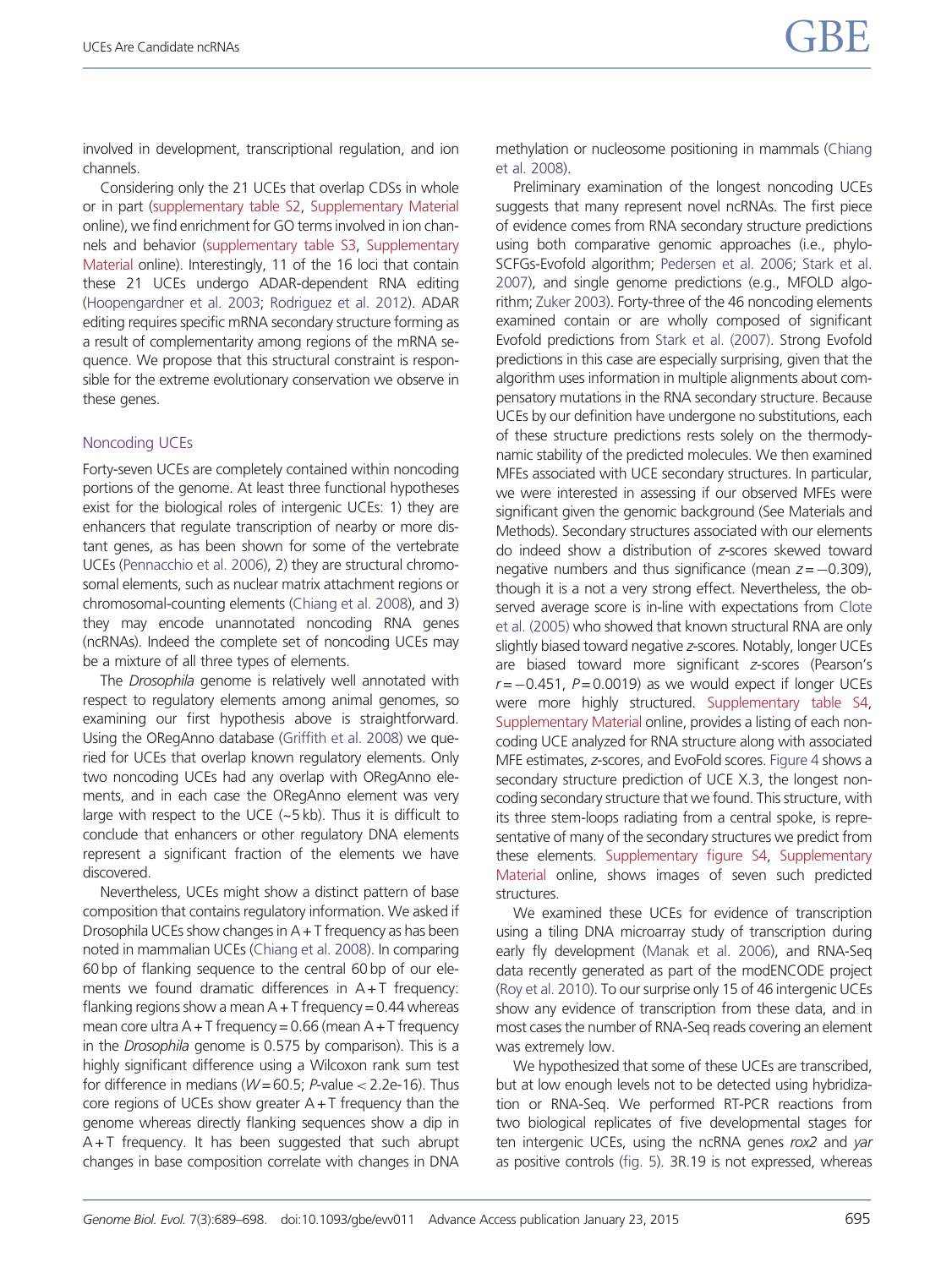<span id="page-8-0"></span>

FIG. 4.—Predicted RNA secondary structure of the longest noncoding UCE X.3. This structure was predicted with the mfold algorithm and has a free energy  $\Delta {\sf G}\! =\! -18.71.$  We have subsequently confirmed transcription of this element (see [fig. 5\)](#page-9-0).

3L.7 and X.6 show possible low-level expression but the results are ambiguous because RT-minus controls showed some contamination. 3R.16 appears to have low-level expression at all stages. The remaining six show clear evidence of expression. Most are expressed at all stages, although X.3 shows higher expression in adults, particularly males. Most also show equal or greater expression in oligo-dTprimed cDNA, suggesting that their transcripts are polyadenylated ([Tupy et al. 2005\)](#page-10-0). We note that among the elements that we found evidence for transcription in modENCODE and hybridization data, all are transcribed in our RT-PCR experiment if one includes the ambiguous results at 3L.7 and X.6.

#### **Discussion**

Determining the complete catalog of functional elements within a genome remains a crucial goal to modern genomics (e.g., [Birney et al. 2007](#page-10-0); [Roy et al. 2010;](#page-10-0) [Dunham et al. 2012\)](#page-10-0). Experimental approaches through the use of large-scale genomic technologies have been successful at capturing many such functional elements (e.g., [Dunham et al. 2012](#page-10-0)). A complimentary approach is to use comparative genomic information that leverages patterns of sequence conservation for the discovery of elements that are maintained by natural selection over long timescales of evolution. The implicit assumption in this evolutionary analysis is that conservation over evolutionary time implies function and such comparative analysis has proven extremely valuable (e.g., [Pollard et al. 2006](#page-10-0); [Stark](#page-10-0) [et al. 2007](#page-10-0)).

UCEs, those elements that have remained completely unchanged over the course of evolutionary time, must be critically important to organismal fitness, and accordingly studies from human populations have shown that patterns of variation are consistent with the action of extremely strong selection [\(Katzman et al. 2007](#page-10-0); [Chiang et al. 2008](#page-10-0); [McLean and Bejerano 2008\)](#page-10-0). However, we still have little understanding of the function of these genomic elements. Here, we have discovered a set of Drosophila UCEs that have been conserved over the course of hundreds of millions of years of evolution. Previously, [Glazov et al. \(2005\)](#page-10-0) defined a set of UCEs on the basis of a more limited three-way alignment of D. melanogaster, D. pseudoobscura, and Anopheles gambiae. Those UCEs provided evidence that fly UCEs might often have conserved RNA secondary structures, particularly as associated with regulatory functions in the genome. Our own set, based on a more complete phylogenetic sampling, provides additional evidence of this trend. Further, our population genetic inference [\(table 1](#page-5-0)) suggests that UCE variation experiences strengths of selection that are an order of magnitude stronger than segregating amino acid variation across two populations with very different demographic histories. This is considerably stronger than what has been observed in humans, where mutations at ultraconserved positions were found to be under roughly 3-fold stronger selection than nonsynonymous variation ([Katzman et al. 2007\)](#page-10-0). Thus our elements are very likely to be functional.

Drosophila UCEs show many of the same features as human UCEs: 1) the majority occur in intergenic regions of the genome, 2) those elements that occur within exonic or intronic regions cluster in genes responsible for crucial early developmental phenotypes, and 3) intergenic elements show distinct patterns of base composition whereby A + T frequency dips in flanking regions of UCEs and then rises in the central regions of the elements.

A subset of mammalian UCEs harbor ncRNAs that when altered can lead to human leukemias and carcinomas [\(Calin](#page-10-0) [et al. 2007](#page-10-0)). We have discovered a set of novel ncRNAs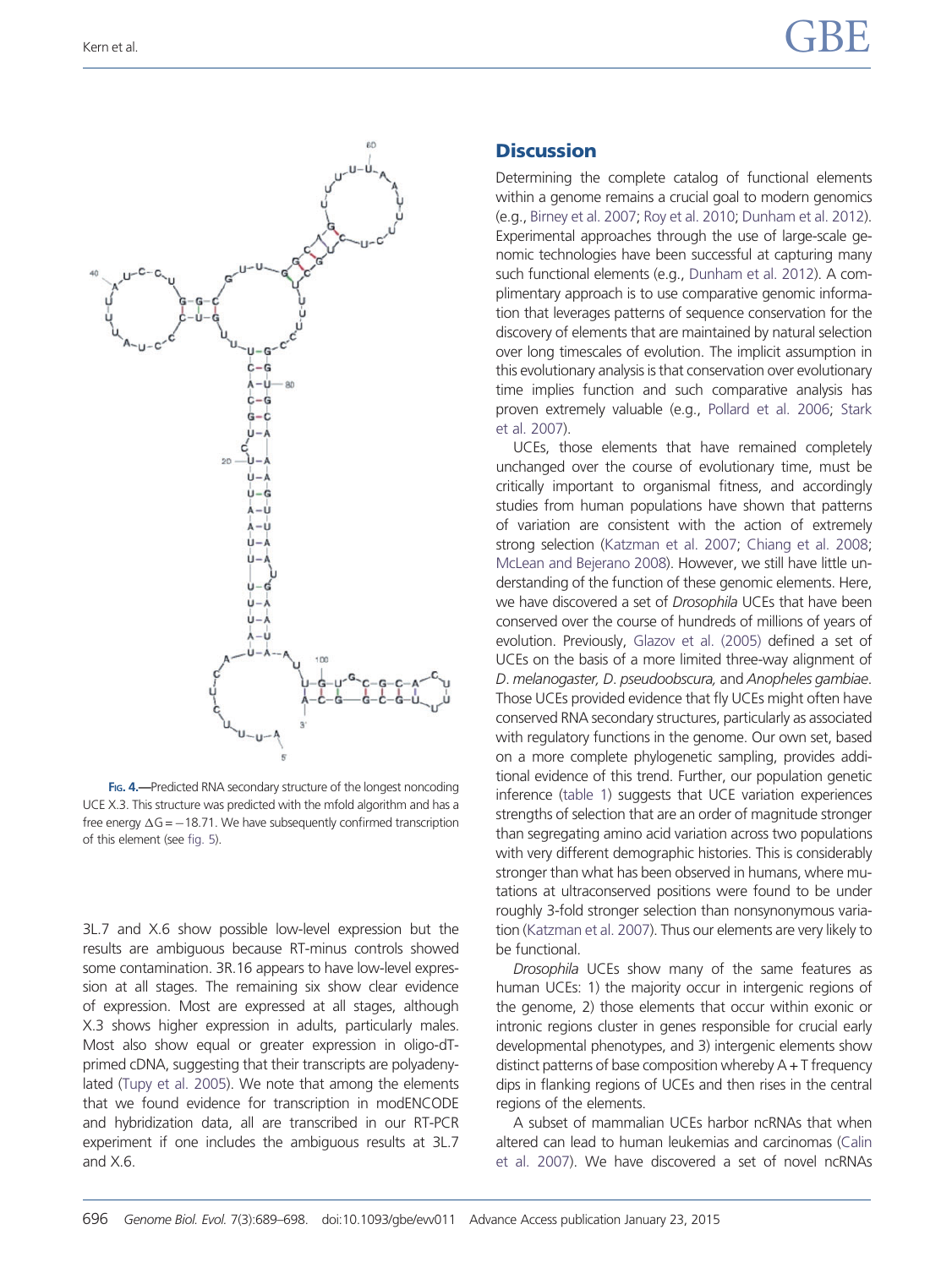<span id="page-9-0"></span>

FIG. 5.-RT-PCR analysis of ultra-conserved elements. M represents DNA size marker, in which Rox2 shows 100-500 bp bands in 100 bp increments plus a 650 bp band; all other samples show the 100 bp band. Lanes 1–10 are RT-PCRs from cDNA synthesized using oligo-dT, lanes 11–20 are RT-PCRs from cDNA synthesized using random hexamers, 21–30 are RT- controls using random hexamer. Lanes 1, 2, 11, 12, 21, and 22 are RNA extracted from 0 to 4h embryos; 3, 4, 13, 14, 23, and 24 are from 10 to 20 h embryos; 5, 6, 15, 16, 25, and 26 are from 3- to 4-day-old larva; 7, 8, 17, 18, 27, and 28 are from 3- to 5-day-old female flies; 9, 10, 19, 20, 29, and 30 are from 3- to 5-day-old male flies; lane 31 is a PCR positive control using genomic DNA as template, lane 32 is PCR negative control using water as template.

associated with Drosophila UCEs. These are prime candidates for future experimental studies because our population genomic analyses strongly suggest that these Drosophila UCEs are highly constrained and thus functional.

# Supplementary Material

[Supplementary figures S1–S4](http://gbe.oxfordjournals.org/lookup/suppl/doi:10.1093/gbe/evv011/-/DC1) and [tables S1–S4](http://gbe.oxfordjournals.org/lookup/suppl/doi:10.1093/gbe/evv011/-/DC1) are available at Genome Biology and Evolution online [\(http://www.gbe.](http://www.gbe.oxfordjournals.org/) [oxfordjournals.org/](http://www.gbe.oxfordjournals.org/)).

# Acknowledgments

This work was funded by NSF grants MCB-1052148 to A.D.K. and MCB-1050980 to D.A.B. The authors thank Shuqing Ji for performing the RT-PCR analyses.

# Literature Cited

- Ahituv N, et al. 2007. Deletion of ultraconserved elements yields viable mice. PLoS Biol. 5(9):e234.
- Bejerano G, et al. 2004. Ultraconserved elements in the human genome. Science 304(5675):1321–1325.